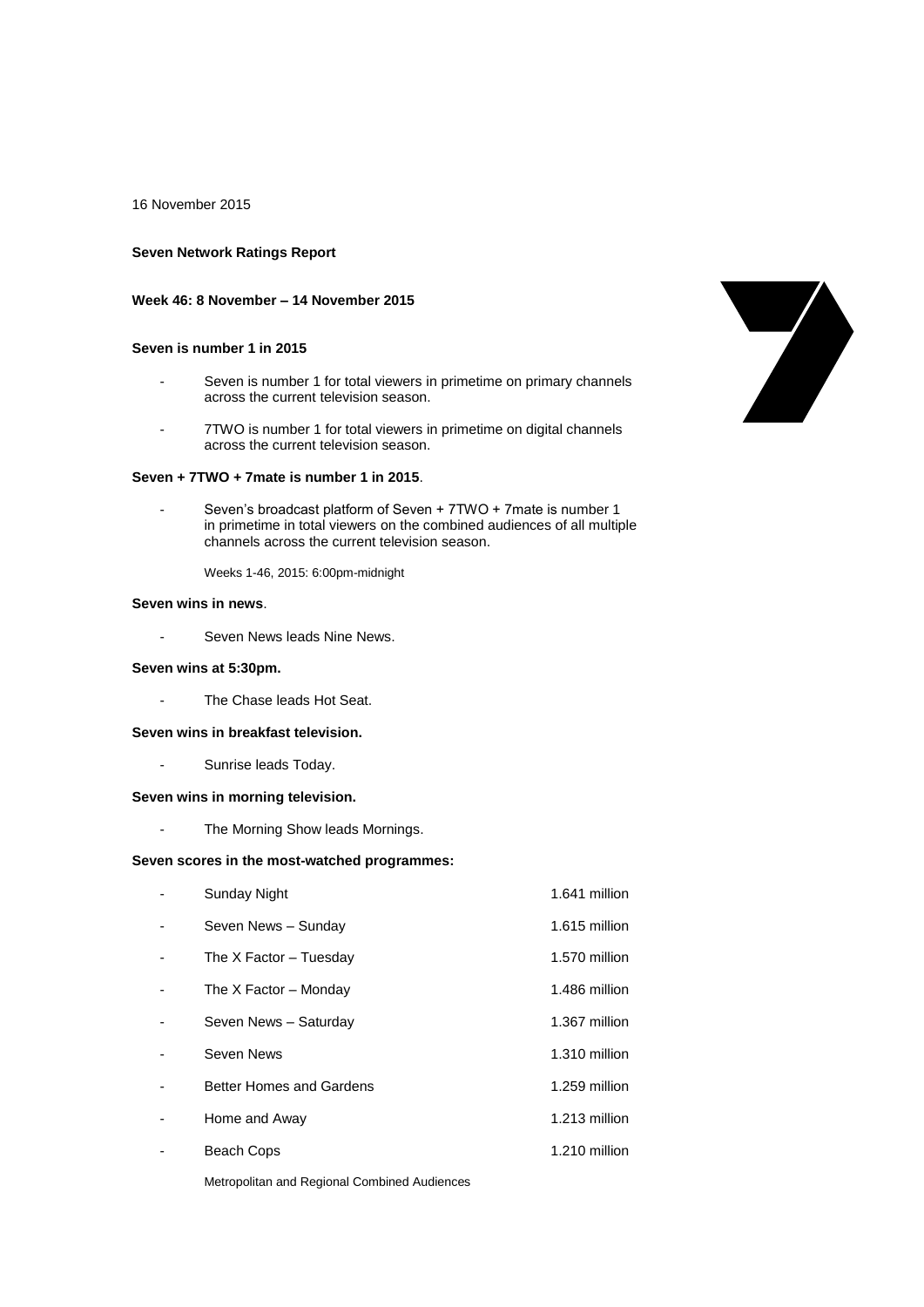### **Primetime audience demographics for primary channels**

| 6:00pm-midnight Week 46, 2015 |       |       |       |            |            |
|-------------------------------|-------|-------|-------|------------|------------|
| <b>Audience shares</b>        | Seven | Nine  | Ten   | <b>ABC</b> | <b>SBS</b> |
| All People                    | 20.0% | 21.6% | 11.5% | 11.8%      | 4.9%       |
| $16 - 39s$                    | 17.6% | 23.7% | 15.0% | 5.3%       | 3.6%       |
| $18 - 49s$                    | 18.3% | 23.5% | 14.9% | 6.6%       | 3.9%       |
| $25 - 54s$                    | 19.5% | 23.4% | 14.3% | 7.5%       | 4.2%       |

## **Primetime audience demographics for digital channels**

| 6:00pm-midnight Week 46, 2015 |         |            |            |            |
|-------------------------------|---------|------------|------------|------------|
| <b>Audience shares</b>        | Total   | $16 - 39s$ | $18 - 49s$ | $25 - 54s$ |
| 7TWO                          | 4.8%    | 1.5%       | 1.9%       | 2.1%       |
| 7 <sub>mate</sub>             | $3.7\%$ | 6.2%       | 5.6%       | 5.1%       |
| GO!:                          | 5.3%    | 7.0%       | 6.2%       | 5.8%       |
| Gem                           | $3.7\%$ | $3.7\%$    | 3.5%       | 3.4%       |
| One                           | 2.9%    | 2.9%       | 3.5%       | 3.5%       |
| Eleven                        | 3.3%    | 6.4%       | 5.3%       | 4.5%       |
| ABC <sub>2</sub>              | 2.9%    | 3.4%       | 3.1%       | 3.0%       |
| ABC3                          | $0.6\%$ | 0.5%       | 0.4%       | 0.4%       |
| ABC News 24                   | 1.6%    | 1.4%       | 1.6%       | 1.6%       |
| SBS <sub>2</sub>              | 1.1%    | 1.7%       | 1.6%       | 1.5%       |
| NITV:                         | 0.2%    | 0.1%       | 0.1%       | 0.1%       |

## **Primetime audience demographics for combined audiences of all channels**.

| 6:00pm-midnight Week 46, 2015 |       |          |       |       |            |
|-------------------------------|-------|----------|-------|-------|------------|
| <b>Audience shares</b>        | Seven | Nine     | Ten   | ABC   | <b>SBS</b> |
| All People                    | 28.5% | 30.6%    | 17.7% | 17.0% | 6.2%       |
| $16 - 39s$                    | 25.3% | $34.4\%$ | 24.3% | 10.6% | 5.4%       |
| 18-49s                        | 25.8% | 33.2%    | 23.6% | 11.8% | 5.6%       |
| 25-54s                        | 26.8% | 32.6%    | 22.4% | 12.4% | 5.9%       |

FTA Channels and Total TV

Copyright Oztam Data: Consolidated (Live + As Live + TSV) and Overnight (Live + As Live).

## **Primetime Programming Analysis**

### **Sunday**

- Seven wins in breakfast television. Weekend Sunrise leads Weekend Today.
- Seven scores in the most-watched programmes:

| All People   |    | $25 - 54s$          |    |
|--------------|----|---------------------|----|
| Seven News   | #3 | Sunday Night        | #4 |
| Sunday Night | #4 | Seven News          | #5 |
| Beach Cops   | #7 | Beach Cops          | #8 |
| 16-39s       |    | 18-49s              |    |
| Sunday Night | #6 | <b>Sunday Night</b> | #5 |
| Seven News   | #9 | Seven News          | #7 |

- **Seven News** (1.069 million).
- **Sunday Night** (1.060 million) peaks at 1.225 million and ranks in Sunday's top ten most-watched programmes for total viewers, 16-39s, 18-49s and 25-54s.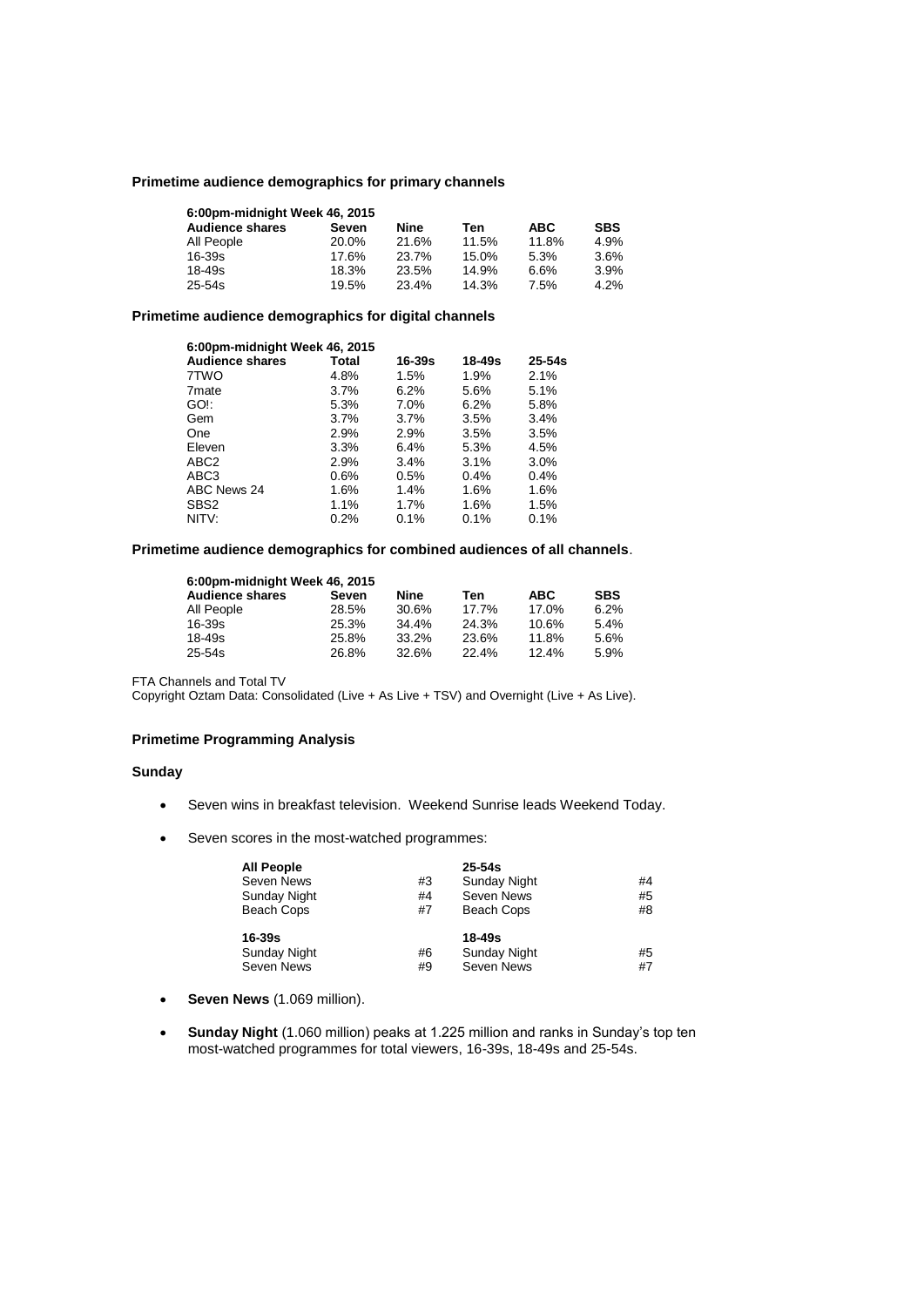### **Monday**

- Seven wins in news.
- Seven wins in primetime combined audiences.
	- Seven + 7TWO + 7mate is number one for total viewers on the combined audiences of all channels.
	- Seven + 7TWO + 7mate is up 4% on Nine + Go + Gem and up 58% on Ten + One + Eleven in total viewers.
- Seven wins in primetime on digital channels.
	- 7TWO is the most-watched digital channel for total viewers.
	- 7mate is the most-watched digital channel for 16-39s, 18-49s and 25-54s.
- Seven wins in breakfast television. Sunrise leads Today.
- Seven wins in morning television. The Morning Show leads Mornings.
- Seven wins at 5:30pm. The Chase leads Hot Seat.
- Seven scores in the most-watched programmes:

| <b>All People</b>          |     | $25 - 54s$          |     |
|----------------------------|-----|---------------------|-----|
| Seven News                 | #2  | The X Factor        | #3  |
| The X Factor               | #5  | Seven News          | #10 |
| Seven News - Today Tonight | #7  |                     |     |
|                            |     |                     |     |
|                            |     |                     |     |
| $16 - 39s$                 |     | 18-49s              |     |
| The X Factor               | #6  | The X Factor        | #4  |
| Home and Away              | #8  | The Big Bang Theory | #10 |
| The Big Bang Theory        | #10 |                     |     |

- **Seven News** (1.024 million). Seven News wins network.
- **The X Factor** (0.977million) peaks at 1.186 million and is one of Monday's top ten most-watched programmes for total viewers, 16-39s, 18-49s and 25-54s.

#### **Tuesday**

- Seven wins in news.
- Seven wins in primetime combined audiences.
	- Seven + 7TWO + 7mate is number one for total viewers on the combined audiences of all channels.
	- Seven + 7TWO + 7mate leads Nine + Go + Gem and is up 68% on Ten + One + Eleven in total viewers.
- Seven wins in primetime on digital channels.
	- 7TWO is the most-watched digital channel for total viewers.
	- 7mate is the most-watched digital channel for 25-54s.
- Seven wins at 5:30pm. The Chase is up 19% on Hot Seat.
- Seven wins in morning television. The Morning Show is up 40% on Mornings.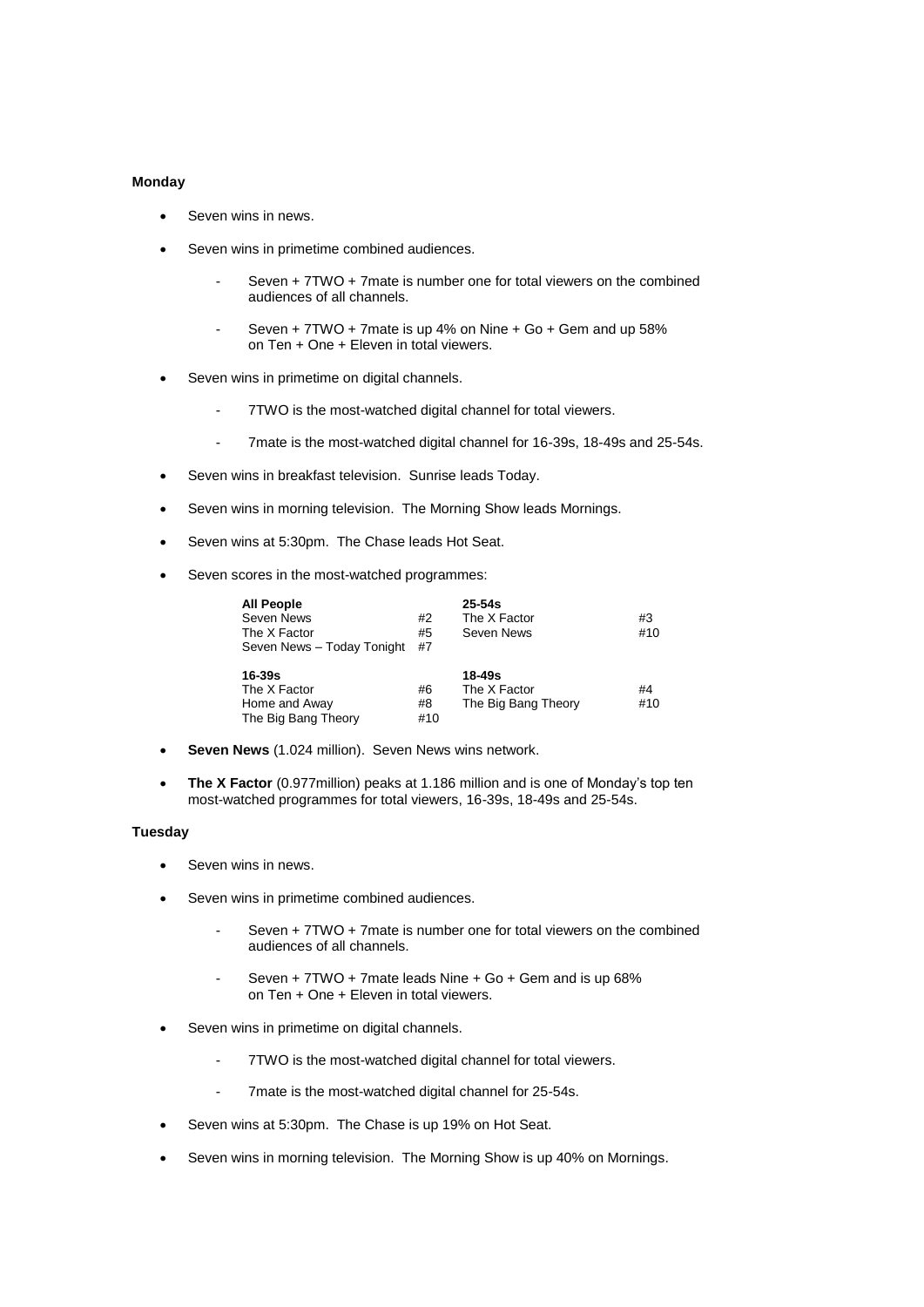Seven scores in the most-watched programmes:

| <b>All People</b><br>The X Factor<br>Seven News<br>Seven News - Today Tonight<br>Home and Away | #2<br>#3<br>#7<br>#10 | $25-54s$<br>The X Factor<br>Seven News<br>Seven News - Today Tonight | #4<br>#6<br>#10 |
|------------------------------------------------------------------------------------------------|-----------------------|----------------------------------------------------------------------|-----------------|
| $16 - 39s$<br>The X Factor<br>Home and Away<br>Seven News                                      | #4<br>#6<br>#10       | 18-49s<br>The X Factor<br>Home and Away                              | #5<br>#8        |

- **Seven News** (1.023 million). Seven News wins network up 37,000 viewers on Nine News, a 4% audience advantage.
- **The X Factor** (1.056 million) peaks at 1.305 million, wins its timeslot, is one of Tuesday's top two most-watched programmes and ranks in the top ten most-watched programmes for 16-39s, 18-49s and 25-54s.

### **Wednesday**

- **Seven wins in news.**
- Seven wins at 5:30pm. The Chase leads Hot Seat.
- Seven wins in breakfast television. Sunrise leads Today.
- Seven wins in morning television. The Morning Show leads Mornings.
- Seven wins in primetime on digital channels.
	- 7TWO is the most-watched digital channel for total viewers.
	- 7mate is the most-watched digital channel for 18-49s and 25-54s.
- Seven scores in the most-watched programmes:

| <b>All People</b>          |     | $25 - 54s$                 |     |
|----------------------------|-----|----------------------------|-----|
| Seven News                 | #2  | <b>Blindspot</b>           | #7  |
| Seven News - Today Tonight | #6  | Seven News                 | #8  |
| <b>Highway Patrol</b>      | #9  | Highway Patrol             | #9  |
| Home and Away              | #10 | Seven News - Today Tonight | #10 |
| 16-39s                     |     | 18-49s                     |     |
| Home and Away              | #10 | <b>Highway Patrol</b>      | #8  |
|                            |     | <b>Blindspot</b>           | #9  |
|                            |     | Home and Away              | #10 |

# **Thursday**

- Seven wins in news.
- Seven wins in primetime on primary channels. Seven is number one for total viewers.
- Seven wins at 5:30pm. The Chase leads Hot Seat.
- Seven wins in breakfast television. Sunrise leads Today.
- Seven wins in morning television. The Morning Show leads Mornings.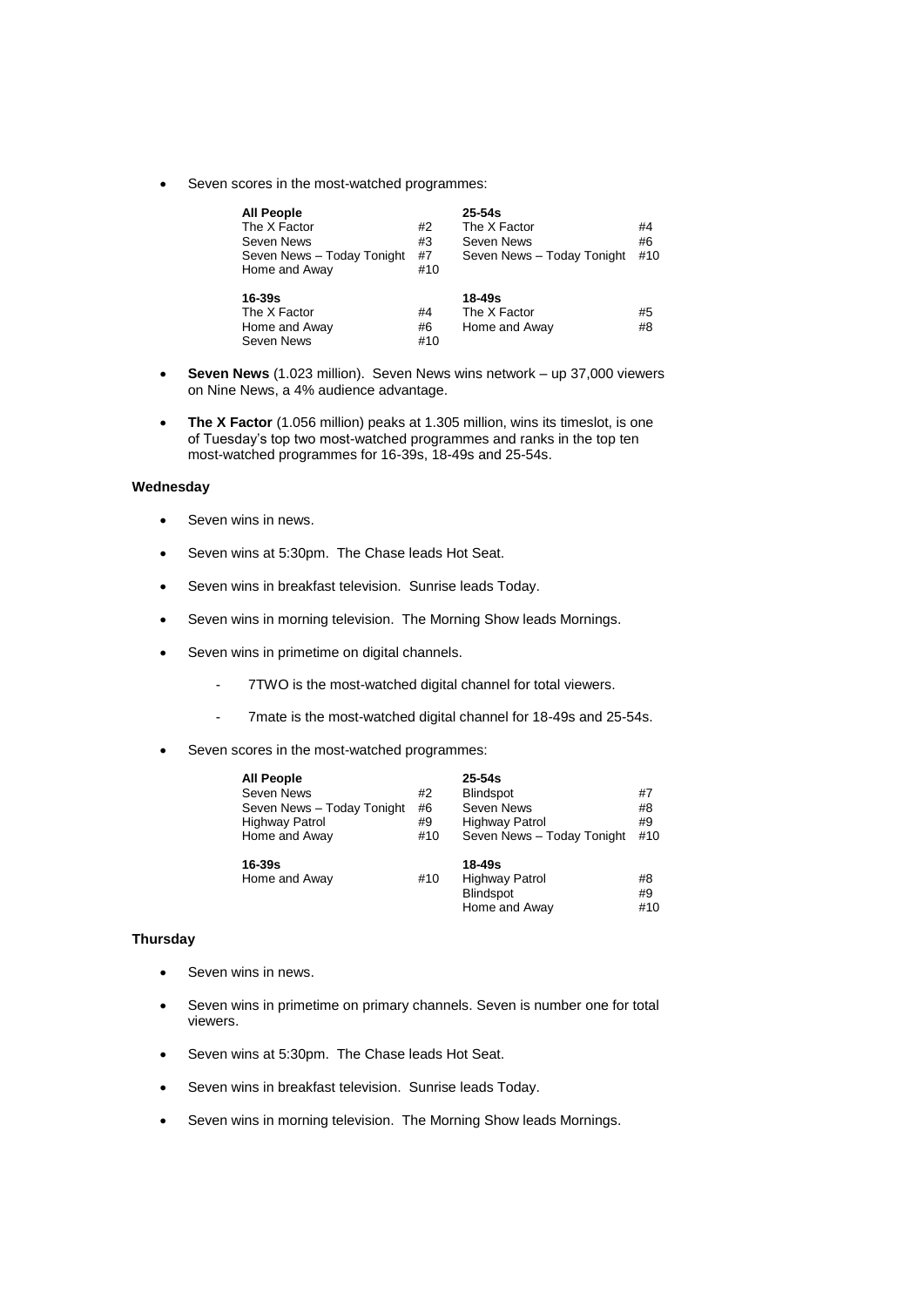# **Friday**

- Seven wins in primetime on primary channels. Seven is number one for total viewers.
- Seven wins in breakfast television. Sunrise leads Today.
- Seven wins in morning television. The Morning Show leads Mornings.
- Seven scores in the most-watched programmes:

| <b>All People</b><br>Seven News - Today Tonight<br>Seven News<br>Better Homes and Gardens<br>White House Down | #4<br>#5<br>#6<br>#8 | $25-54s$<br>Seven News<br>Seven News - Today Tonight<br>White House Down                                  | #4<br>#5<br>#6        |
|---------------------------------------------------------------------------------------------------------------|----------------------|-----------------------------------------------------------------------------------------------------------|-----------------------|
| $16 - 39s$<br>White House Down<br>Better Homes and Gardens                                                    | #7<br>#10            | 18-49s<br>White House Down<br><b>Better Homes and Gardens</b><br>Seven News - Today Tonight<br>Seven News | #5<br>#7<br>#9<br>#10 |

# **Saturday**

- Seven wins in primetime on primary channels.
	- Seven is number one for 16-39s, 18-49s and 25-54s.
	- Seven is up 14% on Nine and up 198% on Ten in 16-39s. Seven is up 9% on Nine and up 187% on Ten in 18-49s. Seven is up 10% on Nine and up 208% on Ten in 25-54s.
- Seven scores in the most-watched programmes:

| All People           |     | $25 - 54s$               |    |
|----------------------|-----|--------------------------|----|
| Seven News           | #2  | Seven News               | #4 |
| National Treasure    | #10 | <b>National Treasure</b> | #7 |
|                      |     | National Treasure II     | #9 |
| 16-39s               |     | 18-49s                   |    |
| National Treasure    | #6  | Seven News               | #6 |
| Seven News           | #7  | <b>National Treasure</b> | #7 |
| National Treasure II | #9  | National Treasure II     | #9 |
|                      |     |                          |    |